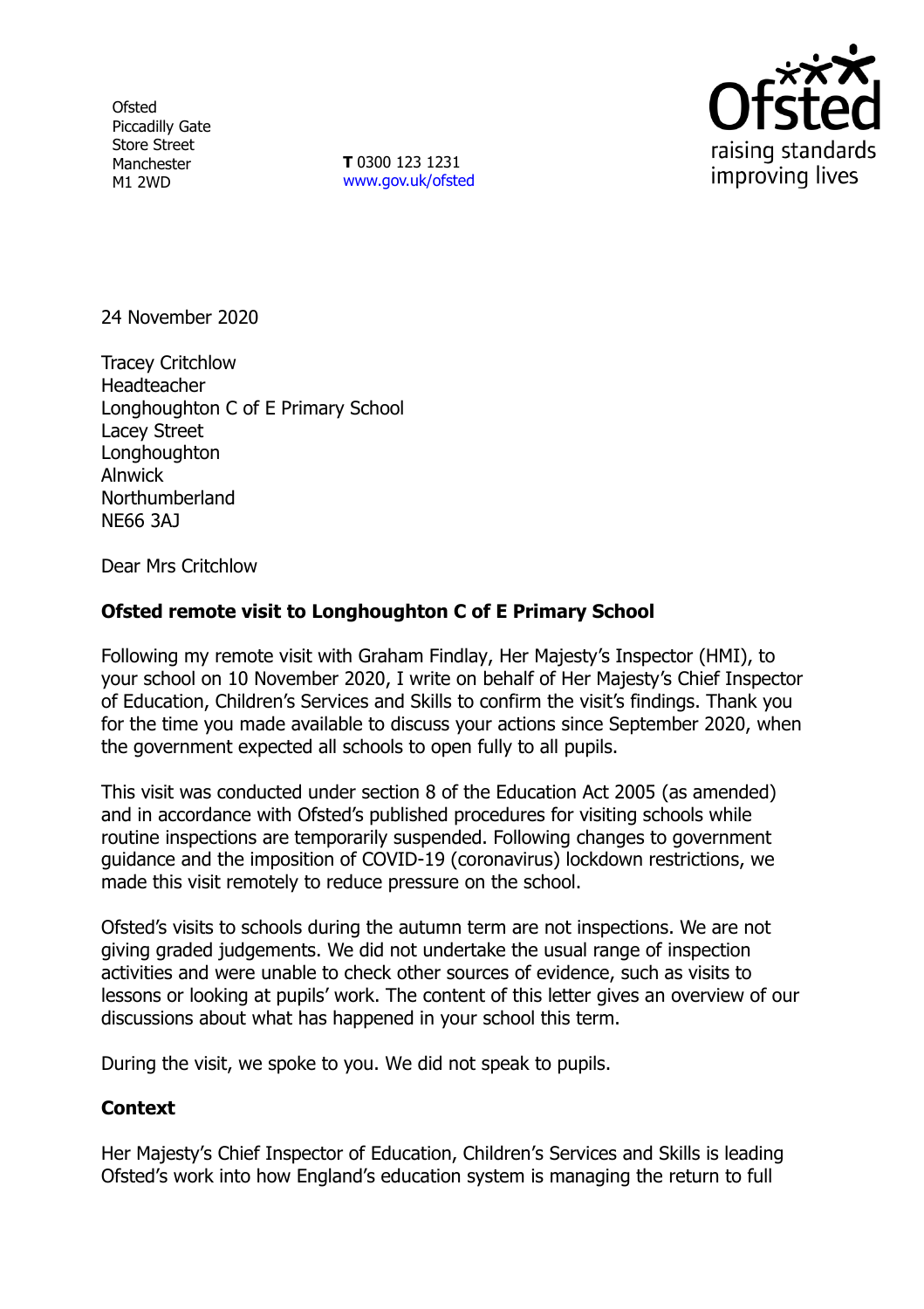

education for pupils, following an extended break in formal schooling due to the COVID-19 pandemic.

In undertaking this focused work, HMI are visiting a broad range of schools. HMI will visit a sample of:

- approximately 1,200 schools across all Ofsted grades (outstanding, good, requires improvement and inadequate)
- maintained schools, academies and free schools, special schools and centres of alternative provision, including those in cities, and coastal, town or rural communities.

The information from this visit will feed into Ofsted's national reporting so that the insights can be shared with the government and the education sector. We did not find any significant concerns during the visit. In such a case, an inspection report would be published on our website and available to parents and carers.

We did not consider your response to COVID-19 during the spring and summer terms 2020, when the school was not open to all pupils.

## **From this visit, inspectors noted that:**

- The school opened to all pupils on 3 September 2020. No class or year-group 'bubbles' have been sent home. A small number of pupils have had to work from home since the start of term.
- All pupils are studying the full range of subjects that make up your usual curriculum. In some subjects, such as science, you have changed the sequence in which some topics are delivered.
- Teachers are using their assessments of reading, writing and mathematics to check what pupils can remember from their prior learning. You said that teachers have used this information to adapt their teaching. For example, they are using the staggered start and end to the school day to spend additional time on handwriting, reading and mathematics.
- In mathematics, teachers' checks showed that some pupils could not remember number bonds and place value. Teachers are covering this work again.
- You said that teachers will check for gaps in pupils' knowledge and understanding in subjects such as science, history and geography later in the academic year.
- There is a plan in place to deliver the curriculum remotely to groups of pupils if needed. Teachers have provided packs of work for the small number of pupils who have needed to work away from the classroom temporarily. This work is